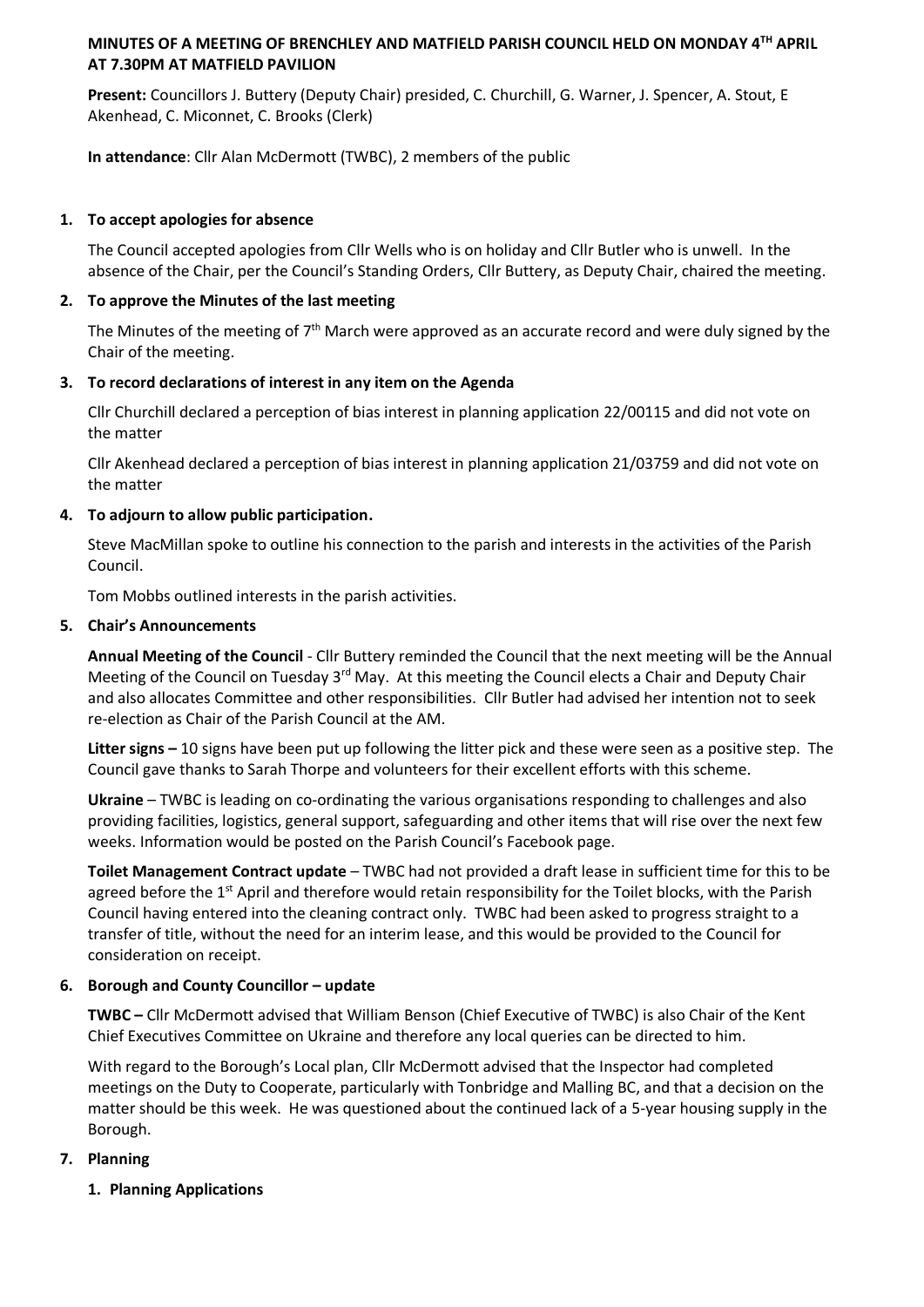| Application                                                                                   | Detail                                                                                                                                                                                                                                                                                                                                                                                                                                     |
|-----------------------------------------------------------------------------------------------|--------------------------------------------------------------------------------------------------------------------------------------------------------------------------------------------------------------------------------------------------------------------------------------------------------------------------------------------------------------------------------------------------------------------------------------------|
| 21/03530/FULL Land Adj York<br>Villas, Maidstone Road, Matfield,<br>Tonbridge, Kent, TN12 7LF | Change of use of the land and the erection of 4 dwellings with<br>associated hard and soft landscaping. Creation of new access onto<br>Maidstone Road.<br>(Amendment to previous planning application 20/02102/FULL)                                                                                                                                                                                                                       |
|                                                                                               | <b>RESOLVED TO RECOMMEND: REFUSE</b>                                                                                                                                                                                                                                                                                                                                                                                                       |
|                                                                                               | The PC requests that this application is considered under 4.8 (d)<br>category Y of the TW's Agreement 2020.                                                                                                                                                                                                                                                                                                                                |
|                                                                                               | 1. This site lies outside Limits Built Development - Core Strategy<br>2010 states building outside the LBD should not generally be<br>allowed.                                                                                                                                                                                                                                                                                             |
|                                                                                               | 2. This site lies within the high Weald Area of Outstanding Beauty<br>(AONB) NPPF (paragraph 172) states "Great weight should be<br>given to conserving and enhancing landscape and scenic beauty<br>in Areas of Outstanding National Beauty, which have the highest<br>status of protection.                                                                                                                                              |
|                                                                                               | 3. The proposal would involve the removal of the tall hedgerow<br>at the front of the site, replacing it with a post and rail fence and<br>a new low hedge over which the new housing and the main<br>parking area would be highly visible. The existing hedgerow is<br>important in the landscape approach to the village and its loss<br>would be detrimental to the AONB landscape.                                                     |
|                                                                                               | 4. This site with proposal of 4 new dwellings with only 8 parking<br>bays together with new access is not selected in TWBC's Draft<br>Local Plan.                                                                                                                                                                                                                                                                                          |
|                                                                                               | 5. There is already a significant contribution of several sites of<br>new housing in Matfield selected in TWBC's Pre-submission Draft<br>Local Plan. There would be considerable additional strain on<br>sustainability due to cumulative development in the village, the<br>application is contrary to Policy STR 1 - Development Strategy<br>and Policy STR 5 - Infrastructure and Connectivity of TWBC's Pre-<br>submission Local Plan. |
|                                                                                               | 6. The PC notes CPRE's comments dated 11th September in the<br>previously withdrawn application 20/02102/FULL.                                                                                                                                                                                                                                                                                                                             |
|                                                                                               | 7. The PC notes KCC Highways and Transportation, Margaret<br>Parker's comments dated 21st September on previously<br>withdrawn application 20/02101/FULL, especially noting that no<br>Road Safety Audit has been provided and her summing up on the<br>safety of the proposed new access onto the B2160. The PC also<br>notes KCC Highways and Transportation's letter dated 23rd<br>March 2022 covering this application.                |
|                                                                                               | 8. The PC feels this new development is unsustainable. Any<br>dwellings built on this site will rely on private cars.                                                                                                                                                                                                                                                                                                                      |
|                                                                                               | 9. This proposed ribbon development site on the B2160 road with<br>a 50mph limit would be a distance from local facilities with no<br>safe footpath crossing point shown to link up with footpath on<br>opposite side of the road to assist with walking to the village<br>centre.                                                                                                                                                         |
|                                                                                               | 10. The PC notes the letter from Southern Water dated<br>22.03.2022 highlighting lack of detail with regards to means of<br>disposal of foul drainage on this site.                                                                                                                                                                                                                                                                        |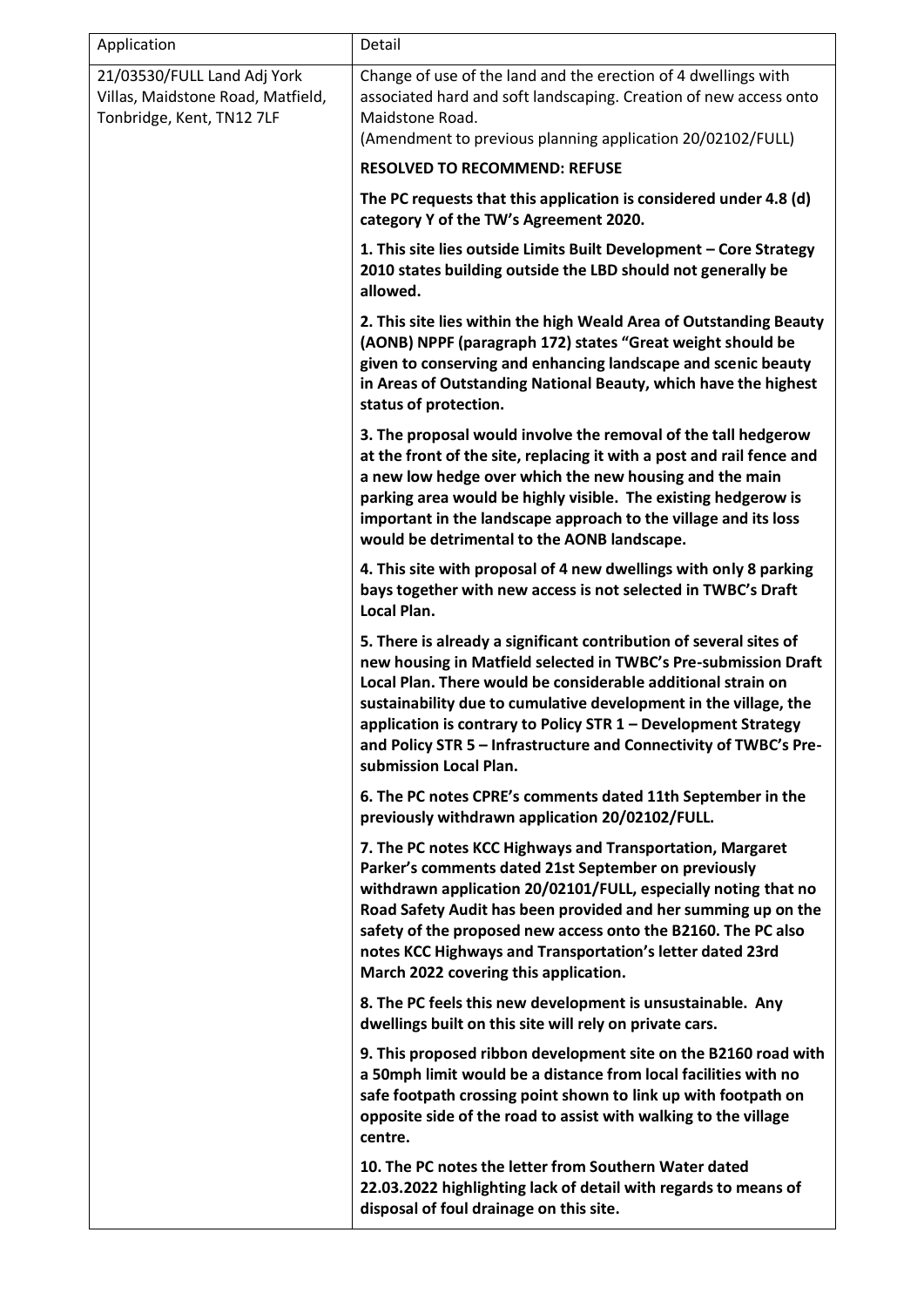| 12. The PC notes that although this is a FULL application, no<br>information is given about the use to be made of the land behind<br>the fenced gardens of the proposed new houses, or about the<br>proposed use of the additional land included within the red line |
|----------------------------------------------------------------------------------------------------------------------------------------------------------------------------------------------------------------------------------------------------------------------|
| of the site location plan. If TWBC is minded to approve this<br>application, permitted development rights should be removed in<br>order to protect the AONB landscape and prevent further                                                                            |
|                                                                                                                                                                                                                                                                      |
|                                                                                                                                                                                                                                                                      |
| extensions at the front of this dwelling close to Watermans Lane<br>and notes the conditions suggested by the Conservation Officer.                                                                                                                                  |
|                                                                                                                                                                                                                                                                      |
|                                                                                                                                                                                                                                                                      |
|                                                                                                                                                                                                                                                                      |
|                                                                                                                                                                                                                                                                      |
|                                                                                                                                                                                                                                                                      |
| the PC is concerned about this proposed large steel building on a<br>small plot of agricultural land. If this application should be                                                                                                                                  |
| granted by TWBC, the PC requests that Condition 4 of past<br>application 18/03010/FULL is included - this is in order to protect<br>the character and appearance of the countryside by preventing<br>the proliferation of unnecessary buildings in the countryside.  |
|                                                                                                                                                                                                                                                                      |
|                                                                                                                                                                                                                                                                      |
| the PC would like to see a condition whereby the access remains<br>unchanged, and this barn does not become a separated dwelling                                                                                                                                     |
| Outline (Access not reserved) - Erection of 22 dwellings, access and                                                                                                                                                                                                 |
|                                                                                                                                                                                                                                                                      |
| The PC requests that this application is considered under 4.8 (d)                                                                                                                                                                                                    |
| The comments below are made in connection with Amendments<br>of the above application dated 16th March. Please note the PC's<br>earlier comments dated 13th December 2021 which remain                                                                               |
|                                                                                                                                                                                                                                                                      |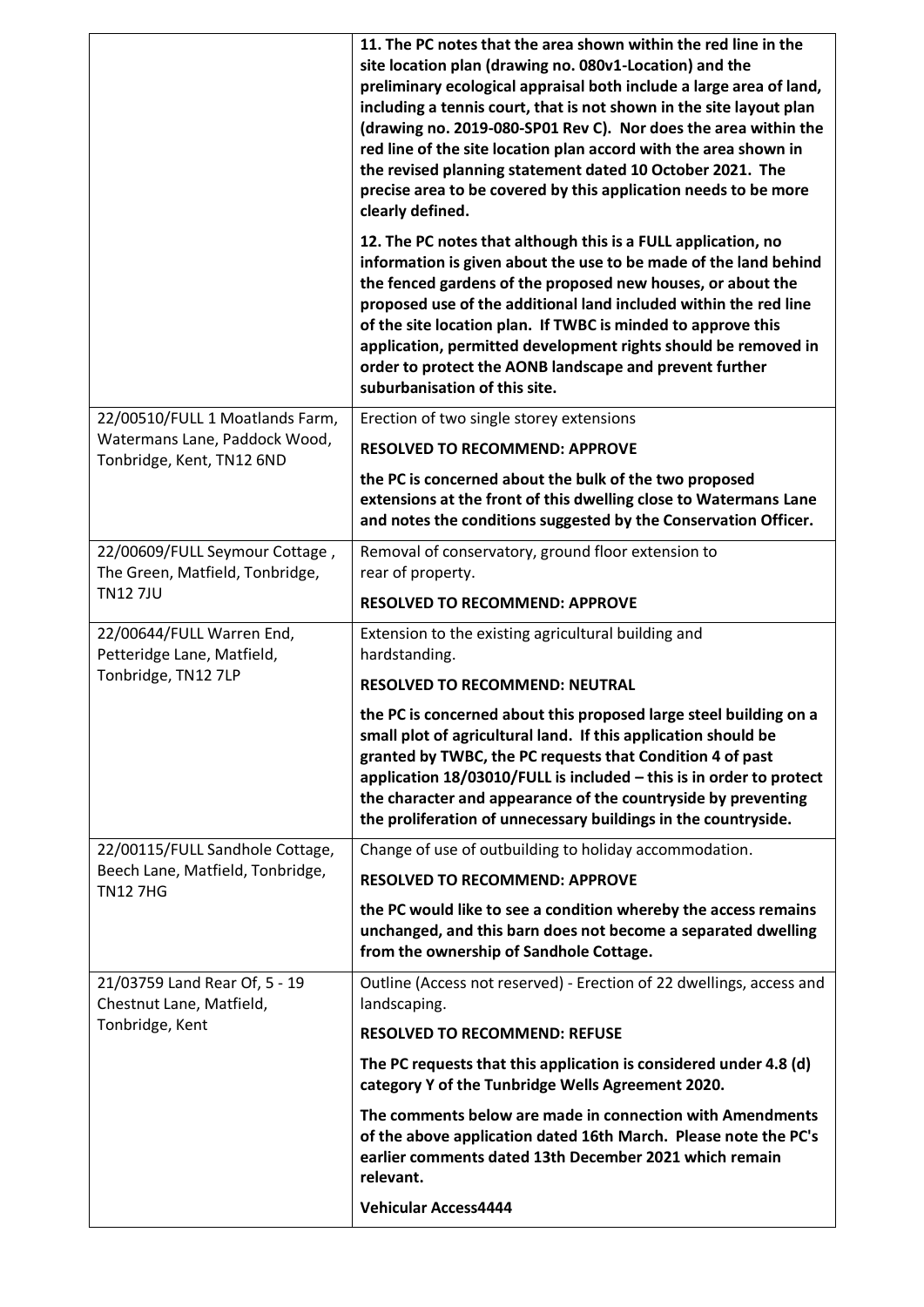**The vehicular access proposed in the original outline planning application was not supported by KCC. A new access point to the development site is being proposed 25m west of the junction of Chestnut Lane and Wish Court, with a visibility splay of 43m to the east (30mph zone) and 56m to the west (60mph zone) of the access. A visibility splay of 215m would normally be required for the access but local speed has been assumed at the 85th percentile of a speed survey carried out in January 2022, reducing the requirement to 99m. If TWBC is minded to approve the application, the PC suggests a planning condition to move the 30mph limit sign to the west of the access point. This would site the access point within a 30mph zone and improve traffic and pedestrian safety.** 

**Removal of a large section of hedging and trees on Chestnut Lane.**

**An RSA Stage 1 was carried out in February 2022, which highlighted that a large section of the roadside hedge/trees would need to be removed or cut back to provide a new access point. The Parish Council does not support the removal of this important gateway hedge to the village.** 

#### **Pedestrian Safety**

**There is only a footway on the north side of Chestnut Lane as far as Wish Court. The application does not indicate a safe crossing point from the southern side of Chestnut Lane, which should provide clear visibility of westbound traffic, particularly if cars are parked in the layby to the east on Chestnut Lane.**

**Parking Spaces and the Kent Design Guide Parking Standards**

**The PC has already expressed concern about an adequate provision of parking spaces to prevent parking on nearby roads. Kent Highways has emphasised the requirements of Table 1 in its Kent Design Guide Parking Standards, which should be in place in Spring 2022. The new Parking Standards for rural areas will require 50 car parking spaces to be provided for the proposed housing mix, excluding garages but including open front car ports/barns. Kent Highways has also highlighted the need to conform to the minimum sizes for car parking spaces, garages, car ports and barns in Table 8 of the Parking Standards.**

**Proposed pedestrian route to the south**

**The PC supports the safety and design comments of Kent Highways and Kent Police on the proposed through southern pedestrian route to the Avenue.** 

#### **Surface Water flooding**

**Monson Engineering has utilised part of the reports on the nearby Rydon and Fernham sites but has ignored the extensive measures that were required on those sites to reduce the risk of surface water flooding. KCC Flood and Waste Water Management has also commented that further studies are needed.**

**The Monson Assessment proposes that surface water runoff from impervious areas could be disposed of via a single deep-bore soakaway. The runoff will be attenuated using an underground tank, sized for the 1 in a 100-year storm with a 40% allowance for**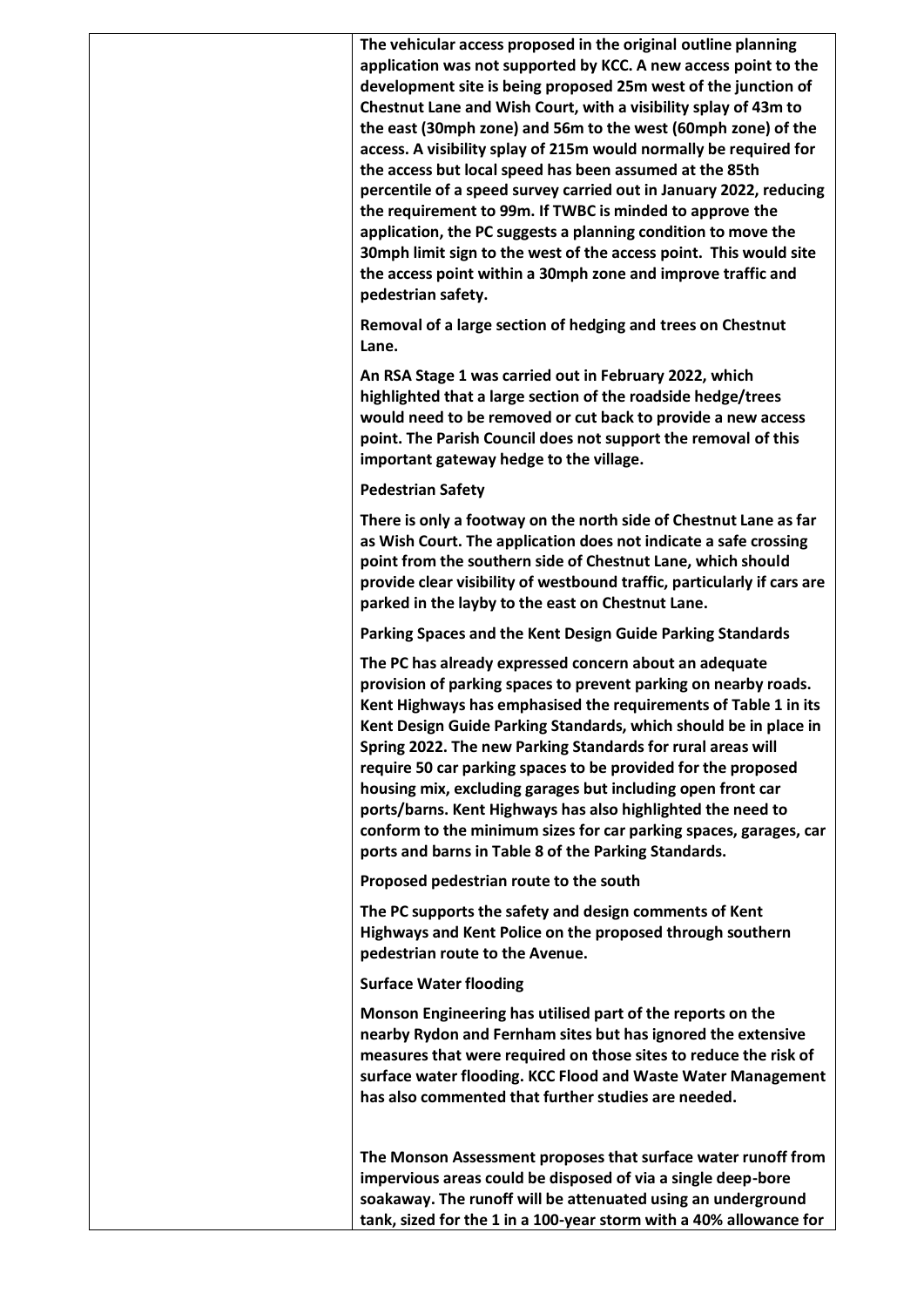| climate change. Its capacity has been calculated at 80m3, while<br>seven rainwater gardens of individual capacity 3m3 will feature in<br>the rear gardens of some of the homes.                                                                                                                                                                                                                                                                                                                                                                       |
|-------------------------------------------------------------------------------------------------------------------------------------------------------------------------------------------------------------------------------------------------------------------------------------------------------------------------------------------------------------------------------------------------------------------------------------------------------------------------------------------------------------------------------------------------------|
| On the Rydon Homes development it was necessary to create<br>four deep bore soakaways on the site and an open vegetated<br>attenuation basin of 200 m3 capacity. On the Fernham Homes<br>site a large attenuation basin has been created, with two deep<br>bore soakaways and a long shallow drainage swale to the west of<br>the site. In light of the extensive measures undertaken in the<br>vicinity of the proposed site, the Parish Council questions the<br>adequacy of a 80m3 underground attenuation tank and a single<br>soakaway borehole. |

#### **2. Examination of the TWBC Local Plan – to consider PC response**

Cllr Akenhead outlined that the Hearings for Stage 2, with particular reference to the Brenchley and Matfield policy PSTR/BM1, are likely to be delayed.

**It was agreed** that Cllr Akenhead would draft the Parish Council's response which could be approved at the Annual Meeting of 3<sup>rd</sup> May if the deadline permitted, otherwise it would be circulated via email and submitted before then.

#### **3. Regulation 14 Consultation of Paddock Wood NDP - to consider PC response**

**It was agreed** that Cllr Akenhead would circulate a draft of the Parish Council's response via email to enable its submission by the deadline of 25 April.

#### **8. Cinderhill – to receive reports**

Cllr Akenhead had circulated a report from Kent High Weald Partnership, the stewards for the Council's area of leased land at Cinderhill, and information from the working party meeting  $16<sup>th</sup>$  March.

A meeting with KHWP has been arranged for April 13<sup>th</sup> at which terms of a Service Level Agreement would be discussed as well as current issues such as the potential replacement of a field gate with a wider one to allow access by tractors and whether KHWP were able to complete a tree survey (see Agenda item below).

#### **9. Matfield Pavilion - to consider quotes for painting front elevation**

Three quotes for work to repaint the front apex of the Pavilion were discussed. **It was agreed** that protecting the fabric of the Pavilion, being the Council's most significant asset, was important but that refurbishment costs would be spread over the next few years.

## **RESOLVED to instruct Simply Decorating to undertake work to paint the Apex of the Pavilion and Clock tower, with necessary scaffolding.**

## **10. Application for Memorial Bench on Matfield Green – to consider**

The Council discussed an application for a memorial bench on Matfield Green, with reference to the relevant policy in place regarding this matter. Cllr Stout and the Clerk were delegated responsibility to agree the position of the bench, with the agreement of the cricket club.

#### **RESOLVED to agree the siting of a Memorial Bench on Matfield Green.**

# **11. Jubilee Event, Lighting of Beacon on 2nd June 2022 – update**

The Clerk had drafted a risk assessment for the event which the Council reviewed, and Cllrs Buttery and Stout, in addition to the Clerk, would be marshalls for the event.

A bugler had been approached and provided with the music score and the Clerk was asked to liaise with the Choral Society to confirm their participation.

It was suggested that a loudspeaker and microphone could be provided and the logistics of this would be considered by Cllr Buttery and the Clerk. This would allow for Cllr Warner to present a reading, if this was deemed appropriate.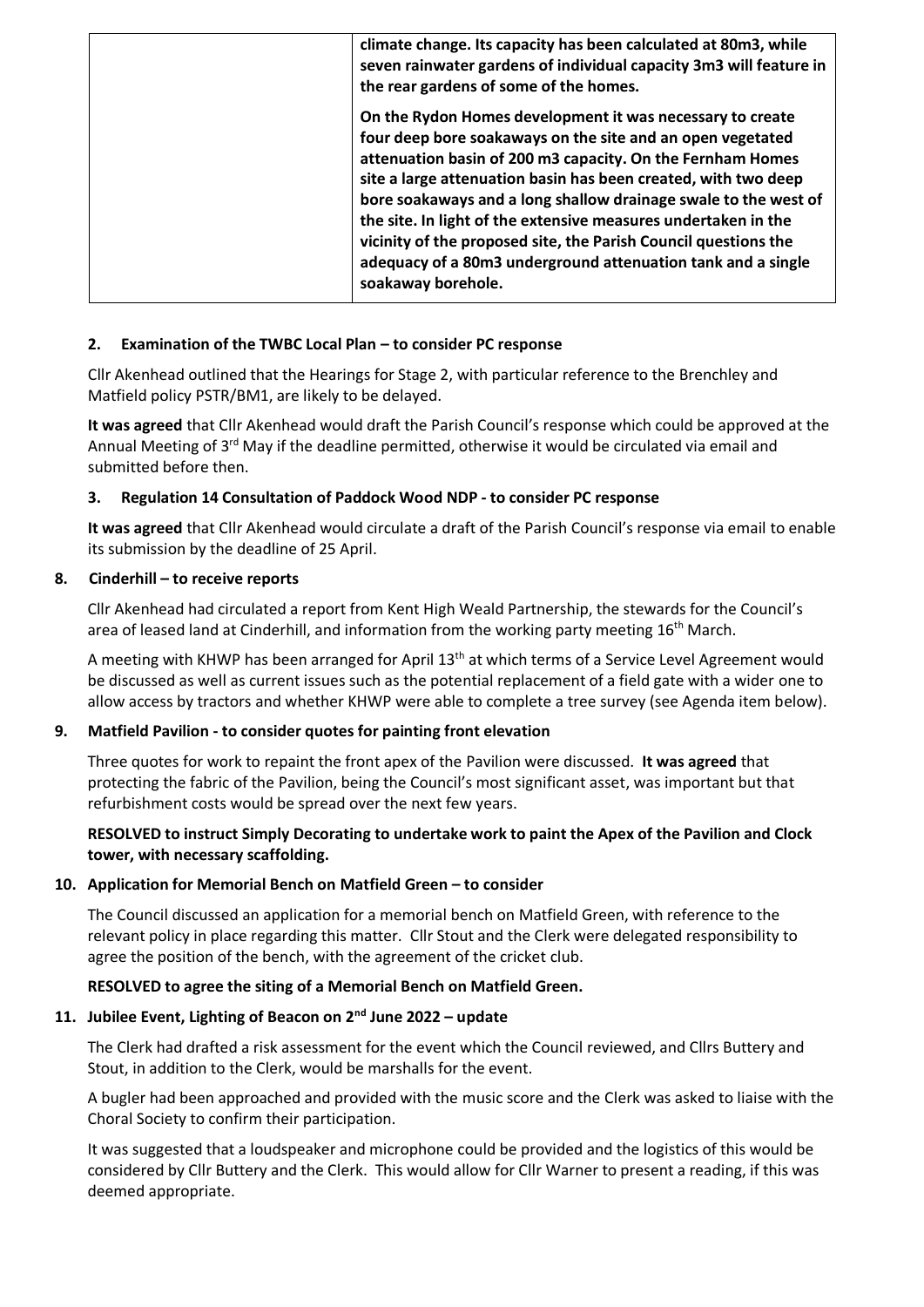Cllr Warner advised that the planting of the 5 trees for the Queen's Green Canopy will be on 8<sup>th</sup> April at 11am along the footpath past the reservoir by Maynards Farm. **It was agreed** that she would provide costs for the Council to consider purchasing plaques for this area as well as confirmation of text for the other plaques for the beacon in due course.

## **12. Tree Survey – to consider quotes**

The Council discussed two quotes received for the Council's Full Tree Survey, which would be on a 3-year cycle henceforth. The Allotment site is now included and Cooksfield, which had been undertaken last year, would be added next time. It was noted that the Brenchley Oak should not be included.

#### **RESOLVED to instruct Treeworks to undertake a full Tree Survey.**

#### **13. Consultations – to confirm PC responses**

### **1. Defra's consultation on the Government's proposals in response to the Landscapes Review.**

The Council thanked Cllr Akenhead for her work in drafting the response. **It was agreed** that the Clerk would submit this by the deadline of 9 April.

#### **2. Defra's consultation on biodiversity net gain regulations and implementation.**

The Council thanked Cllr Miconnet for her work in drafting the response. **It was agreed** that the Clerk would submit this by the deadline of 5 April.

#### **3. KCC Bus Timetable Consultation**

The Council thanked Cllr Churchill and Cllr Butler for their work in drafting the response. **It was agreed** that the Clerk would submit this by the deadline of 20 April.

All Consultation responses would be published on the website.

#### **14. Clerk's and RFO's Report**

#### **1. Matfield Fête**

The Council discussed a stand at the event which is on Saturday 2nd July and **it was agreed** that a rota for Councillors to man the stand between 12 noon and 4pm would be arranged. Cllr Churchill and the Clerk would produce an "Achievements of the Parish Council" flyer to be handed out on the day.

#### **2. Insurance Claim – theft of lead from Pavilion roof**

The Clerk advised that the claim has been submitted to the Council's insurers who had agreed to the work proceeding, a £100 excess had been applied. The work has been scheduled in April and it had been arranged that the scaffold would be removed the same day as the work completed.

## **3. Streetlights – to consider timings**

The RFO had provided information on increased cost of electricity for the streetlights, of which there are 8 in total, in Chestnut Lane, Birch Close and Oakwood Road. **It was agreed** that turning off the lights altogether would require a local consultation to ascertain residents' views and that this would not be considered at present, though costs would be kept under review.

**It was agreed** that the remaining three mercury lamps would be replaced with LEDs when they failed.

# **RESOLVED to replace one failed bulb with an LED and to fit sensors to reduce the lighting hours to dusk to midnight to all 8 columns.**

#### **4. Accounts payable**

| 2187 | <b>HMRC</b>            | Tax and NI March 2022                     | £813.13 |
|------|------------------------|-------------------------------------------|---------|
| 2188 | C. Brooks              | Mileage &                                 |         |
|      |                        | March Salary Balance (pay award)          | £371.37 |
| 2189 | P. Horn                | March Salary Balance (pay award)          | £110.21 |
| 2190 | K.Twyman               | March Cleaning of Pavilion (3rd and 17th) | £30.00  |
| 2191 | <b>Business Stream</b> | Allotment Water charges to March 22       | £15.76  |
| 2192 | <b>Business Stream</b> | Pond Water Charges to March 22            | £8.56   |
| 2193 | David Izzard           | JV Gardening March                        | £25.00  |